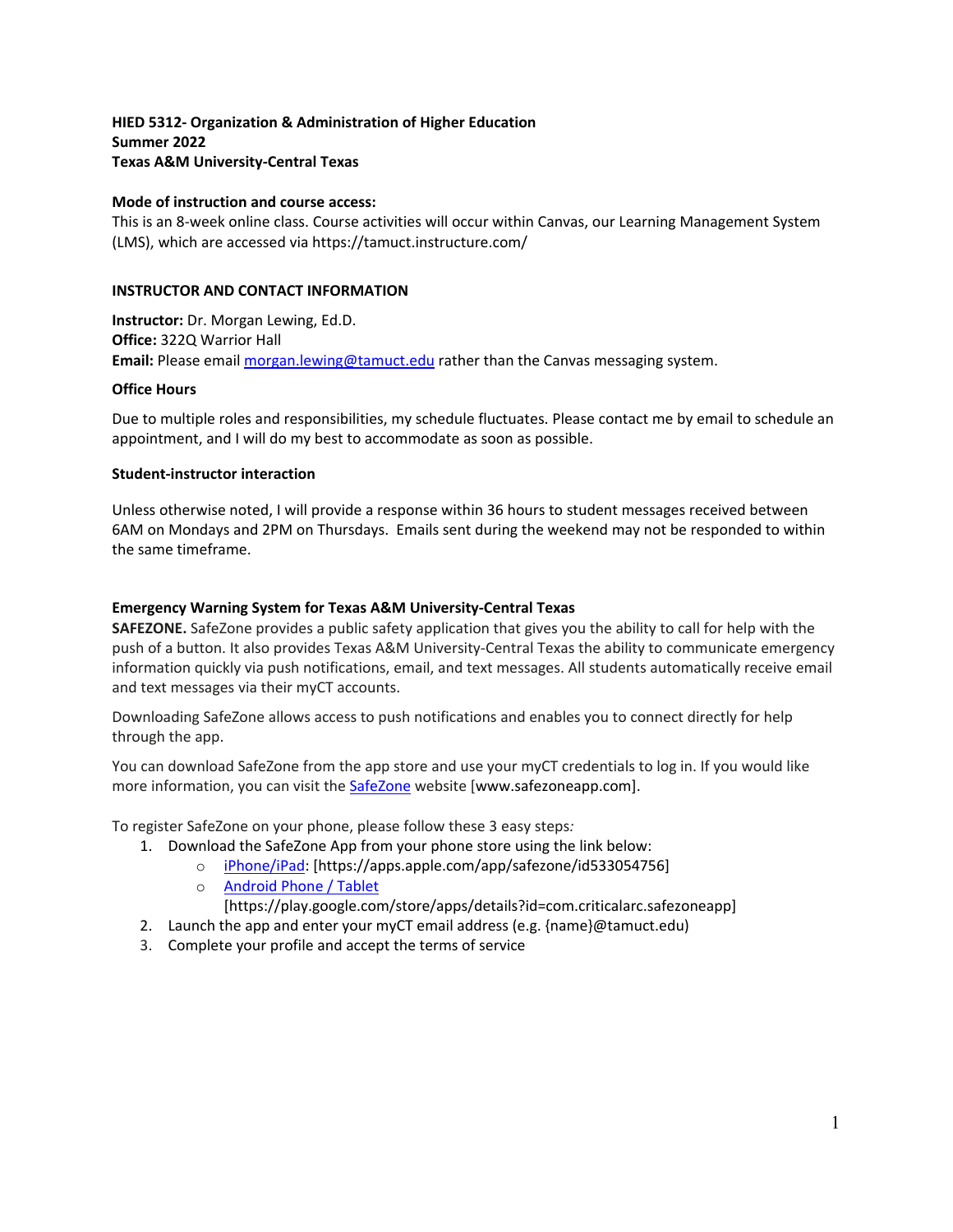# **COURSE INFORMATION**

This course provides an overview of organization and administration in contemporary colleges and universities. Emphasis will be placed on the theory and practices of the organization as it relates to governance, structure, and management.

# **Objectives:**

1. Apply appropriate organizational theories to institutional administration and leadership 2. Analyze the contextualized role of cultures and norms that develop within colleges and universities

3. Describe the various external factors that may influence institutional decision-making

# **Required Reading and Textbook(s):**

Birnbaum, R. (1988). *How colleges work: The cybernetics of academic organization and leadership*. Jossey-Bass

Bolman, L.G. & Gallos, J.V. (2011). *Reframing academic leadership*. Jossey-Bass.

# **COURSE REQUIREMENTS**

Course Requirements (additional information may be provided in the assignment description in Canvas)

- 1. How Colleges Work Exam 30 points, due 7/11
- 2. Critical Review 30 points, due 7/11
	- a. Essay- (22.5) Students will critically analyze the Reframing Academic Leadership text. A critical book review not only concisely summarizes the book, but it also expresses an opinion or commentary on the book. The review essentially looks at what is being said, how it's being said, and then how well (in the opinion of the reviewer) the author has succeeded in doing so. It is important that the reviewer provides evidence to support their review rather than simply an unfounded opinion. APA formatting is required, and the page expectation is six to eight not counting cover and reference pages.
	- b. UWC Visit  $1 (2.5)$  Students will complete a virtual session with the University Writing Center emphasizing the development of the critical review. Upload a screenshot of the postvisit email provided by the tutor. The suggested topics of emphasis are the development of your thesis statement and essay outline.
	- c. UWC Visit  $2 (2.5)$  Students will complete a second virtual session with the University Writing Center emphasizing the development of the critical review. Upload a screenshot of the post-visit email provided by the tutor. Emphasis should likely be paid to clarity of thesis, paragraph structure, and APA formatting.
	- d. Reflection on Writing/Revision Process (2.5) Students will reflect upon potential aspects of improvement stemming from the writing and revising process
- 3. Annotated Bibliography 10 points, due 7/11. Students will submit an annotated bibliography of five articles from *The Journal of Higher Education* related to higher education administration/organization/leadership that were published in 2010 or later. Students should focus on developing concise summarizations. Do not simply attempt to paraphrase the abstract. APA formatting is required, and general rule of thumb is to keep each annotation between 200-250 words.
- 4. Leadership Interview Presentation 30 points, due 7/26. Students will be placed into groups and will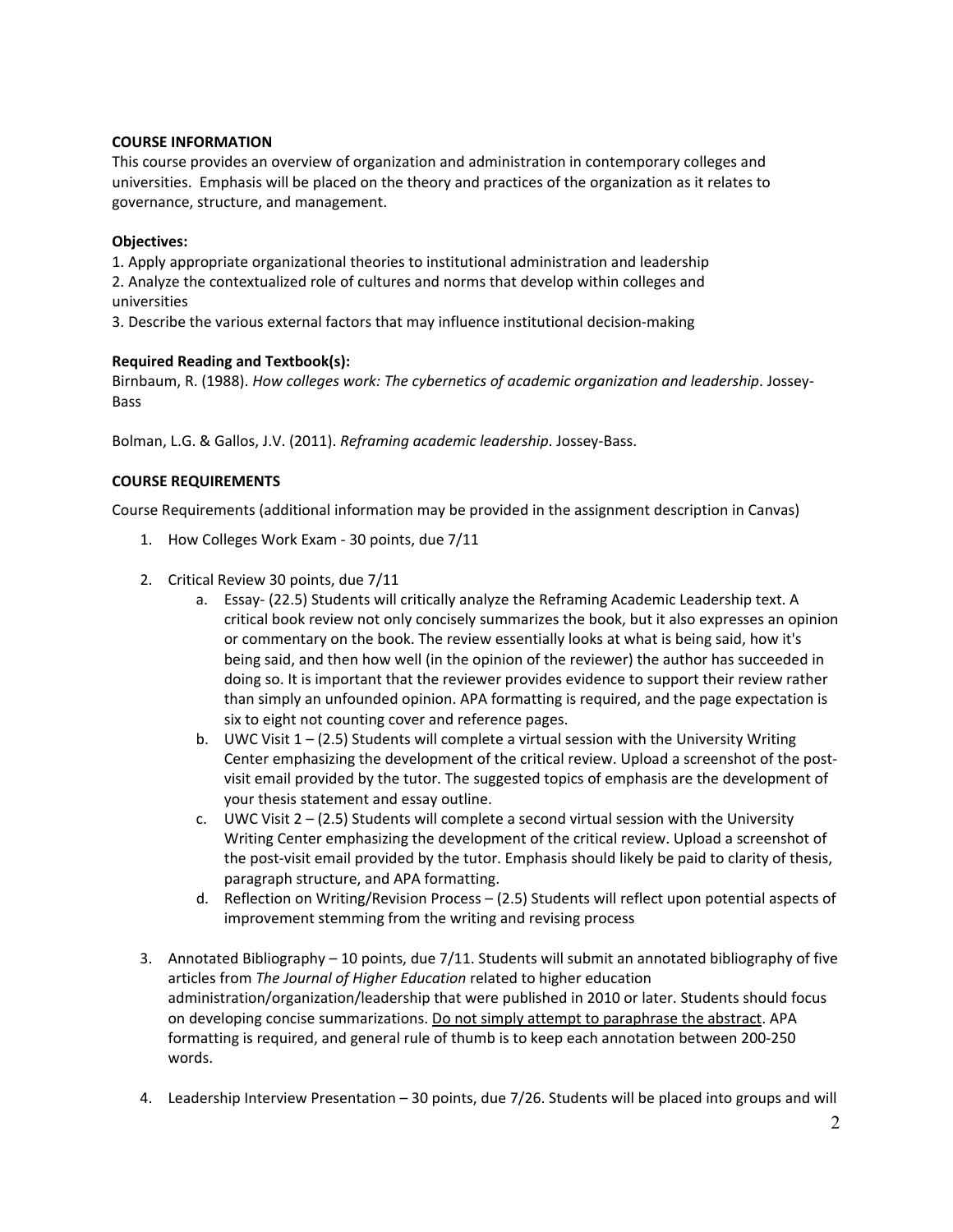collectively identify two administrative leaders at the level of assistant vice president or higher from two unique institutions to interview **together** (i.e., as a group). The interviews should focus both on the individual you are interviewing (i.e., leadership philosophy, managerial style) as well as questions related to the organization (i.e., governance, strategic planning, strengths, opportunities to improve). Then, groups will record an 18-20 minute presentation in Teams or Studio comparing and contrasting the interviews. You should do more than simply summarize the interview; you should identify themes in the responses and ground your analysis in course content. If your presentation resembles an interview transcript (we asked, they said, we asked, they said) your grade will almost assuredly be no higher than a C.

## **Grading Criteria Rubric and Conversion**

90-100 points=A 80-89 points= B 70-79 points= C Less than 70 points= F

#### **Posting of Grades**

All grades will be posted to Canvas with the goal of 72 hours from the due date.

#### **Grading Policies**

No late work is accepted.

#### **COURSE OUTLINE AND CALENDAR**

#### **Complete Course Calendar**

Module 1- How Colleges Work Module 2- Reframing Academic Leadership Module 3- Annotated Bibliography Module 4- Leadership Interview Presentation

#### **Important University Dates**

https://www.tamuct.edu/registrar/academic-calendar.html

### **TECHNOLOGY REQUIREMENTS AND SUPPORT**

#### **Technology Requirements**

This course will use the A&M-Central Texas Instructure Canvas learning management system. **We strongly recommend the latest versions of Chrome or Firefox browsers. Canvas no longer supports any version of Internet Explorer.**

Logon to A&M-Central Texas Canvas [https://tamuct.instructure.com/] or access Canvas through the TAMUCT Online link in myCT [https://tamuct.onecampus.com/]. You will log in through our Microsoft portal.

Username: Your MyCT email address. Password: Your MyCT password

#### **Canvas Support**

Use the Canvas Help link, located at the bottom of the left-hand menu, for issues with Canvas. You can select "Chat with Canvas Support," submit a support request through "Report a Problem," or call the Canvas support line: 1-844-757-0953.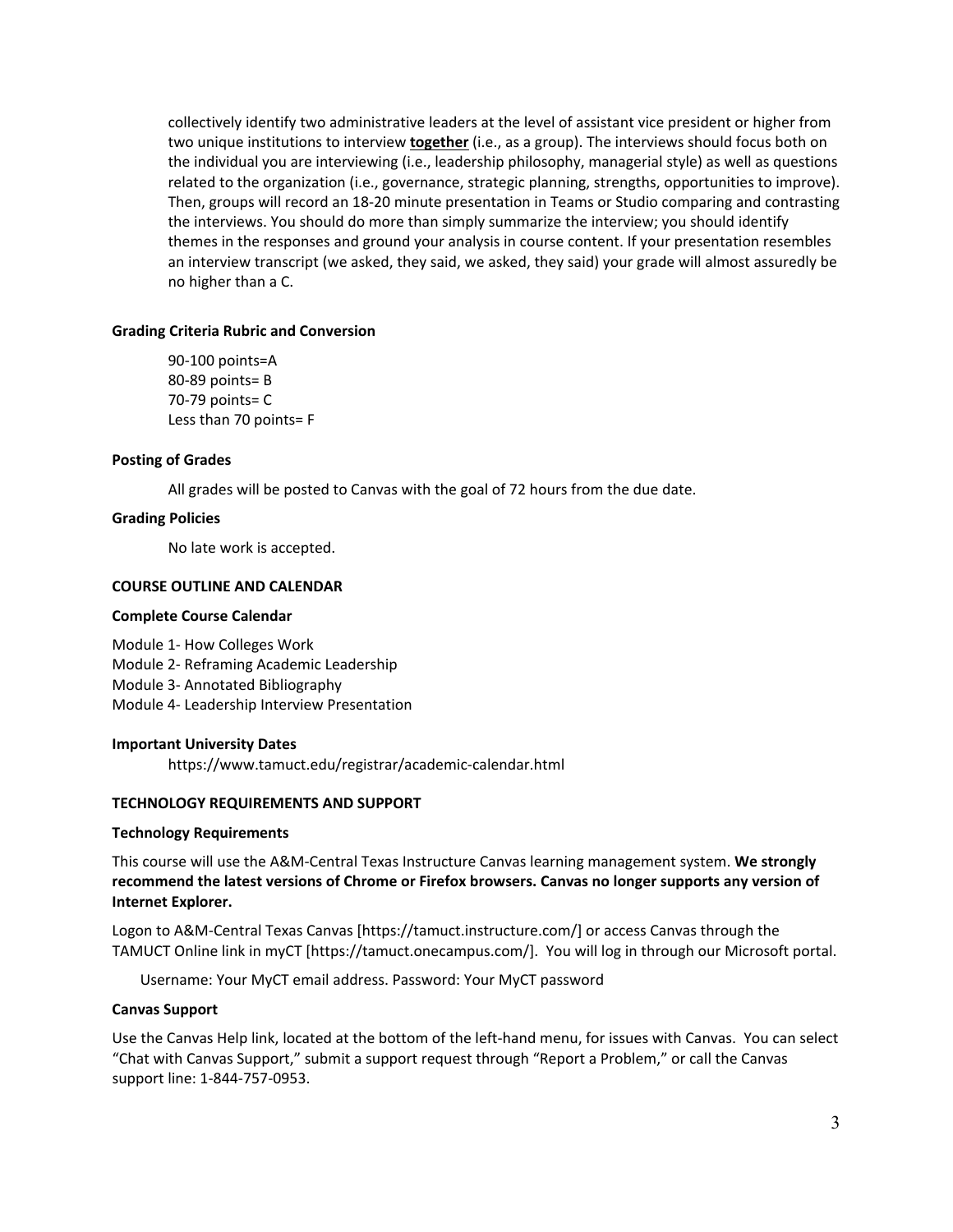For issues related to course content and requirements, contact your instructor.

# **Online Proctored Testing**

A&M-Central Texas uses Proctorio for online identity verification and proctored testing. This service is provided at no direct cost to students. If the course requires identity verification or proctored testing, the technology requirements are: Any computer meeting the minimum computing requirements, plus web camera, speaker, and microphone (or headset). Proctorio also requires the Chrome web browser with their custom plug in.

# **Other Technology Support**

For log-in problems, students should contact Help Desk Central, 24 hours a day, 7 days a week

Email[: helpdesk@tamu.edu](mailto:helpdesk@tamu.edu) Phone: (254) 519-5466 [Web Chat:](http://hdc.tamu.edu/) [http://hdc.tamu.edu] *Please let the support technician know you are an A&M-Central Texas student.*

# **UNIVERSITY RESOURCES, PROCEDURES, AND GUIDELINES**

## **Drop Policy**

If you discover that you need to drop this class, you must complete the [Drop Request](https://federation.ngwebsolutions.com/sp/startSSO.ping?PartnerIdpId=https://eis-prod.ec.tamuct.edu:443/samlsso&SpSessionAuthnAdapterId=tamuctDF&TargetResource=https%3a%2f%2fdynamicforms.ngwebsolutions.com%2fSubmit%2fStart%2f53b8369e-0502-4f36-be43-f02a4202f612) Dynamic Form through Warrior Web.

[https://federation.ngwebsolutions.com/sp/startSSO.ping?PartnerIdpId=https://eisprod.ec.tamuct.edu:443/samlsso&SpSessionAuthnAdapterId=tamuctDF&TargetResource=https%3a%2f%2fdy namicforms.ngwebsolutions.com%2fSubmit%2fStart%2f53b8369e-0502-4f36-be43-f02a4202f612].

Faculty cannot drop students; this is always the responsibility of the student. The Registrar's Office will provide a deadline on the Academic Calendar for which the form must be completed. Once you submit the completed form to the Registrar's Office, you must go into Warrior Web and confirm that you are no longer enrolled. If you still show as enrolled, FOLLOW-UP with the Registrar's Office immediately. You are to attend class until the procedure is complete to avoid penalty for absence. Should you miss the drop deadline or fail to follow the procedure, you will receive an F in the course, which may affect your financial aid and/or VA educational benefits.

## **Academic Integrity**

Texas A&M University-Central Texas values the integrity of the academic enterprise and strives for the highest standards of academic conduct. A&M-Central Texas expects its students, faculty, and staff to support the adherence to high standards of personal and scholarly conduct to preserve the honor and integrity of the creative community. Any deviation by students from this expectation may result in a failing grade for the assignment and potentially a failing grade for the course. All academic misconduct concerns will be referred to the Office of Student Conduct. When in doubt on collaboration, citation, or any issue, please contact your instructor before taking a course of action.

For more [information](https://nam04.safelinks.protection.outlook.com/?url=https%3A%2F%2Fwww.tamuct.edu%2Fstudent-affairs%2Fstudent-conduct.html&data=04%7C01%7Clisa.bunkowski%40tamuct.edu%7Ccfb6e486f24745f53e1a08d910055cb2%7C9eed4e3000f744849ff193ad8005acec%7C0%7C0%7C637558437485252160%7CUnknown%7CTWFpbGZsb3d8eyJWIjoiMC4wLjAwMDAiLCJQIjoiV2luMzIiLCJBTiI6Ik1haWwiLCJXVCI6Mn0%3D%7C1000&sdata=yjftDEVHvLX%2FhM%2FcFU0B99krV1RgEWR%2BJ%2BhvtoR6TYk%3D&reserved=0) regarding the Student Conduct process, [https://www.tamuct.edu/studentaffairs/student-conduct.html].

If you know of potential honor violations by other students, you may submit a [report,](https://nam04.safelinks.protection.outlook.com/?url=https%3A%2F%2Fcm.maxient.com%2Freportingform.php%3FTAMUCentralTexas%26layout_id%3D0&data=04%7C01%7Clisa.bunkowski%40tamuct.edu%7Ccfb6e486f24745f53e1a08d910055cb2%7C9eed4e3000f744849ff193ad8005acec%7C0%7C0%7C637558437485262157%7CUnknown%7CTWFpbGZsb3d8eyJWIjoiMC4wLjAwMDAiLCJQIjoiV2luMzIiLCJBTiI6Ik1haWwiLCJXVCI6Mn0%3D%7C1000&sdata=CXGkOa6uPDPX1IMZ87z3aZDq2n91xfHKu4MMS43Ejjk%3D&reserved=0) [https://cm.maxient.com/reportingform.php?TAMUCentralTexas&layout\_id=0].

## **Academic Accommodations**

At Texas A&M University-Central Texas, we value an inclusive learning environment where every student has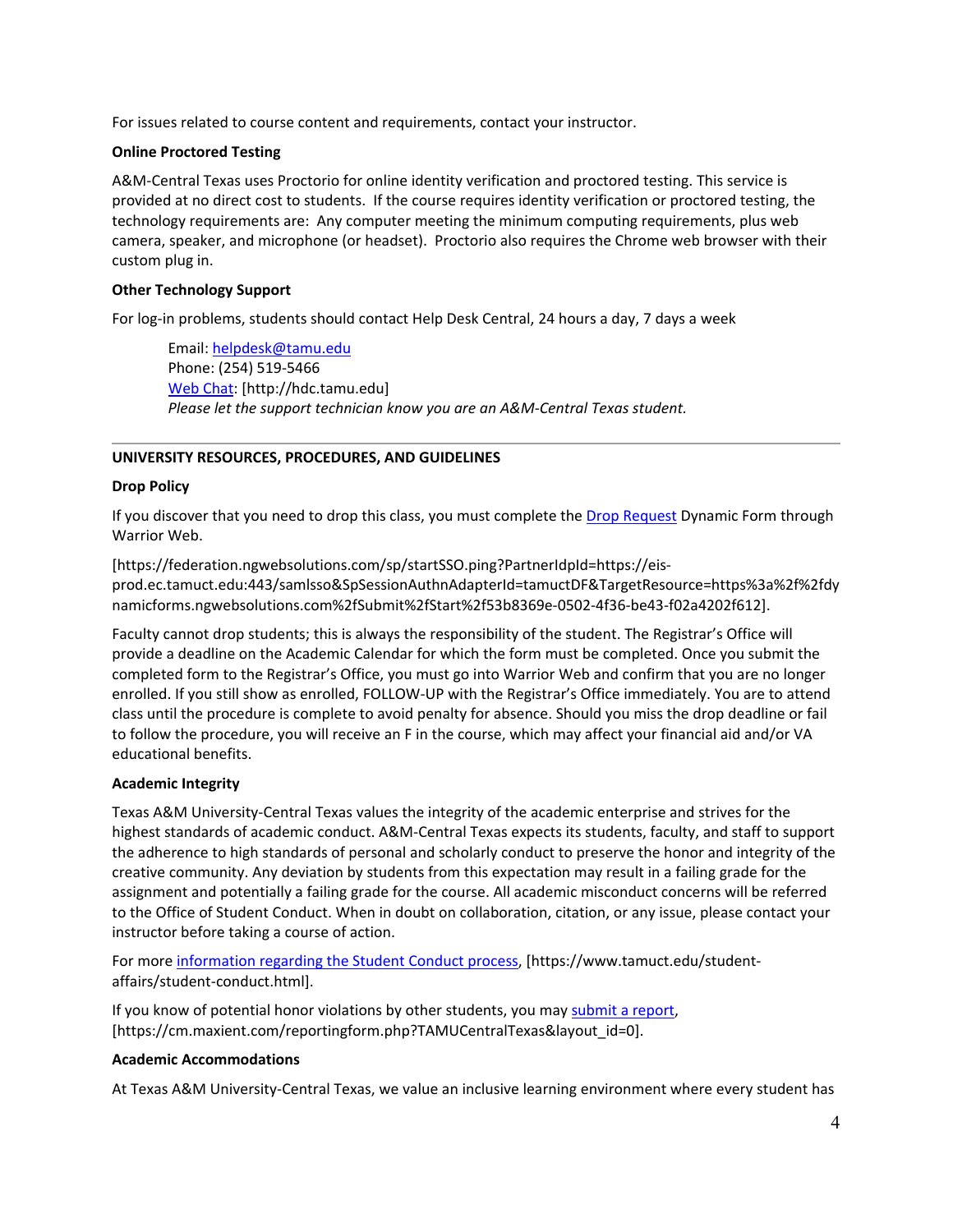an equal chance to succeed and has the right to a barrier-free education. The Warrior Center for Student Success, Equity and Inclusion is responsible for ensuring that students with a disability receive equal access to the university's programs, services and activities. If you believe you have a disability requiring reasonable accommodations, please contact the Office of Access and Inclusion, WH-212; or call (254) 501-5836. Any information you provide is private and confidential and will be treated as such.

For more information, please visit our **Access & Inclusion** Canvas page (log-in required) [https://tamuct.instructure.com/courses/717]

# **Important information for Pregnant and/or Parenting Students**

Texas A&M University-Central Texas supports students who are pregnant and/or parenting. In accordance with requirements of Title IX and related guidance from US Department of Education's Office of Civil Rights, the Dean of Student Affairs' Office can assist students who are pregnant and/or parenting in seeking accommodations related to pregnancy and/or parenting. Students should seek out assistance as early in the pregnancy as possible. For more information, please visit [Student Affairs](https://www.tamuct.edu/student-affairs/pregnant-and-parenting-students.html) [https://www.tamuct.edu/studentaffairs/pregnant-and-parenting-students.html]. Students may also contact the institution's Title IX Coordinator. If you would like to read more about these [requirements and guidelines](http://www2.ed.gov/about/offices/list/ocr/docs/pregnancy.pdf) online, please visit the website [http://www2.ed.gov/about/offices/list/ocr/docs/pregnancy.pdf].

Title IX of the Education Amendments Act of 1972 prohibits discrimination on the basis of sex and gender– including pregnancy, parenting, and all related conditions. A&M-Central Texas is able to provide flexible and individualized reasonable accommodation to pregnant and parenting students. All pregnant and parenting students should contact the Associate Dean in the Division of Student Affairs at (254) 501-5909 to seek out assistance. Students may also contact the University's Title IX Coordinator.

# **Tutoring**

Tutoring is available to all A&M-Central Texas students, both virtually and in-person. Student success coaching is available online upon request.

If you have a question, are interested in becoming a tutor, or in need of success coaching contact the Warrior Center for Student Success, Equity and Inclusion at (254) 501-5836, visit the Warrior Center at 212 Warrior Hall, or by emailing [WarriorCenter@tamuct.edu.](mailto:WarriorCenter@tamuct.edu)

To schedule tutoring sessions and view tutor availability, please visit Tutor [Matching](https://tutormatchingservice.com/TAMUCT) [Services](https://tutormatchingservice.com/TAMUCT) [https://tutormatchingservice.com/TAMUCT] or visit the Tutoring Center in 111 Warrior Hall.

Chat live with a remote tutor 24/7 for almost any subject from on your computer! Tutor.com is an online tutoring platform that enables A&M-Central Texas students to log in and receive online tutoring support at no additional cost. This tool provides tutoring in over 40 subject areas except writing support. Access Tutor.com through Canvas.

## **University Writing Center**

Located in Warrior Hall 416, the University Writing Center (UWC) at Texas A&M University–Central Texas (A&M–Central Texas) is a free service open to all A&M–Central Texas students. For the Summer 2022 semester, the hours of operation are from 10:00 a.m.-4:00 p.m. Monday thru Thursday in Warrior Hall 416 (with online tutoring available every hour as well) with satellite hours available online only Monday thru Thursday from 6:00-9:00 p.m. and most Saturdays from 12:00-3:00 p.m.

Tutors are prepared to help writers of all levels and abilities at any stage of the writing process. While tutors will not write, edit, or grade papers, they will assist students in developing more effective composing practices. By providing a practice audience for students' ideas and writing, our tutors highlight the ways in which they read and interpret students' texts, offering guidance and support throughout the various stages of the writing process. In addition, students may work independently in the UWC by checking out a laptop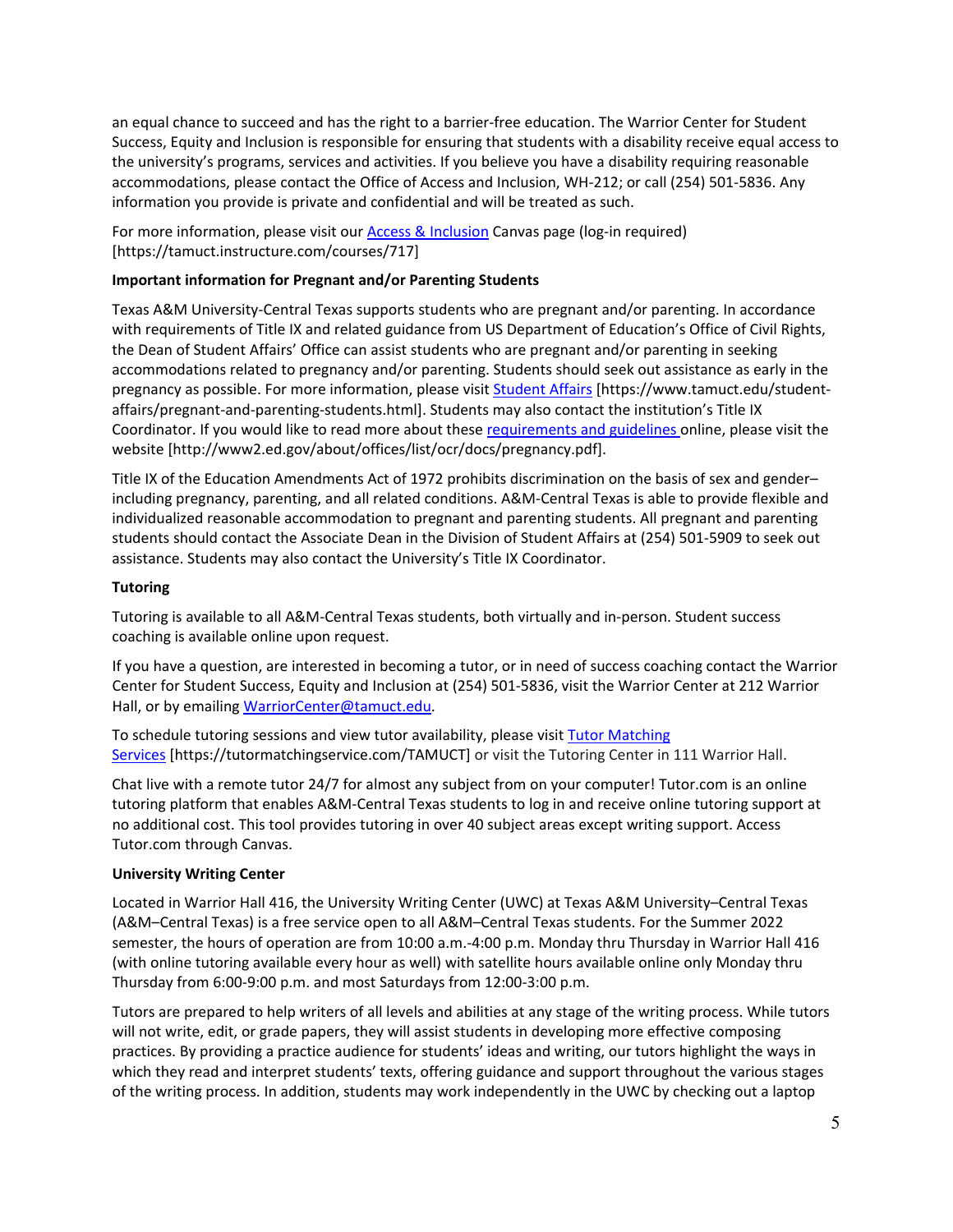that runs the Microsoft Office suite and connects to WIFI, or by consulting our resources on writing, including all of the relevant style guides. Whether you need help brainstorming ideas, organizing an essay, proofreading, understanding proper citation practices, or just want a quiet place to work, the UWC is here to help!

Students may arrange a one-to-one session with a trained and experienced writing tutor by making an appointment vi[a WCOnline](https://tamuct.mywconline.com/) at [https://tamuct.mywconline.com/]. In addition, you can email Dr. Bruce Bowles Jr. at bruce.bowles@tamuct.edu if you have any questions about the UWC, need any assistance with scheduling, or would like to schedule a recurring appointment with your favorite tutor.

# **University Library**

The University Library provides many services in support of research across campus and at a distance. We offer over 200 electronic databases containing approximately 400,000 eBooks and 82,000 journals, in addition to the 96,000 items in our print collection, which can be mailed to students who live more than 50 miles from campus. Research guides for each subject taught at A&M-Central Texas are available through our website to help students navigate these resources. On campus, the library offers technology including cameras, laptops, microphones, webcams, and digital sound recorders.

Research assistance from a librarian is also available 24 hours a day through our online chat service, and at the reference desk when the library is open. Research sessions can be scheduled for more comprehensive assistance, and may take place virtually through WebEx, Microsoft Teams or in-person at the library. Schedule an [appointment](https://nam04.safelinks.protection.outlook.com/?url=https%3A%2F%2Ftamuct.libcal.com%2Fappointments%2F%3Fg%3D6956&data=04%7C01%7Clisa.bunkowski%40tamuct.edu%7Cde2c07d9f5804f09518008d9ab7ba6ff%7C9eed4e3000f744849ff193ad8005acec%7C0%7C0%7C637729369835011558%7CUnknown%7CTWFpbGZsb3d8eyJWIjoiMC4wLjAwMDAiLCJQIjoiV2luMzIiLCJBTiI6Ik1haWwiLCJXVCI6Mn0%3D%7C3000&sdata=KhtjgRSAw9aq%2FoBsB6wyu8b7PSuGN5EGPypzr3Ty2No%3D&reserved=0) here [https://tamuct.libcal.com/appointments/?g=6956]. Assistance may cover many topics, including how to find articles in peer-reviewed journals, how to cite resources, and how to piece together research for written assignments.

Our 27,000-square-foot facility on the A&M-Central Texas main campus includes student lounges, private study rooms, group work spaces, computer labs, family areas suitable for all ages, and many other features. Services such as interlibrary loan, TexShare, binding, and laminating are available. The library frequently offers workshops, tours, readings, and other events. For more information, please visit our Library [website](https://nam04.safelinks.protection.outlook.com/?url=https%3A%2F%2Ftamuct.libguides.com%2Findex&data=04%7C01%7Clisa.bunkowski%40tamuct.edu%7C7d8489e8839a4915335f08d916f067f2%7C9eed4e3000f744849ff193ad8005acec%7C0%7C0%7C637566044056484222%7CUnknown%7CTWFpbGZsb3d8eyJWIjoiMC4wLjAwMDAiLCJQIjoiV2luMzIiLCJBTiI6Ik1haWwiLCJXVCI6Mn0%3D%7C1000&sdata=2R755V6rcIyedGrd4Os5rkgn1PvhHKU3kUV1vBKiHFo%3D&reserved=0)

[http://tamuct.libguides.com/index].

# **OPTIONAL POLICY STATEMENTS**

## **A Note about Sexual Violence at A&M-Central Texas**

Sexual violence is a serious safety, social justice, and public health issue. The university offers support for anyone struggling with these issues. University faculty are mandated reporters, so if someone discloses that they were sexually assaulted (or a victim of Domestic/Dating Violence or Stalking) while a student at TAMUCT, faculty members are required to inform the Title IX Office. If you want to discuss any of these issues confidentially, you can do so through Student Wellness and Counseling (254-501-5955) located on the second floor of Warrior Hall (207L).

Sexual violence can occur on our campus because predators often feel emboldened, and victims often feel silenced or shamed. It is incumbent on ALL of us to find ways to actively create environments that tell predators we don't agree with their behaviors and tell survivors we will support them. Your actions matter. Don't be a bystander; be an agent of change. For additional information on campus policy and resources visit th[e Title IX webpage](https://www.tamuct.edu/compliance/titleix.html) [\[https://www.tamuct.edu/compliance/titleix.html\]](https://www.tamuct.edu/compliance/titleix.html).

## **Behavioral Intervention**

Texas A&M University-Central Texas cares about the safety, health, and well-being of its students, faculty, staff, and community. If you are aware of individuals for whom you have a concern, please make a referral to the Behavioral Intervention Team. Referring your concern shows you care. You can complete the [referral](https://cm.maxient.com/reportingform.php?TAMUCentralTexas&layout_id=2) online